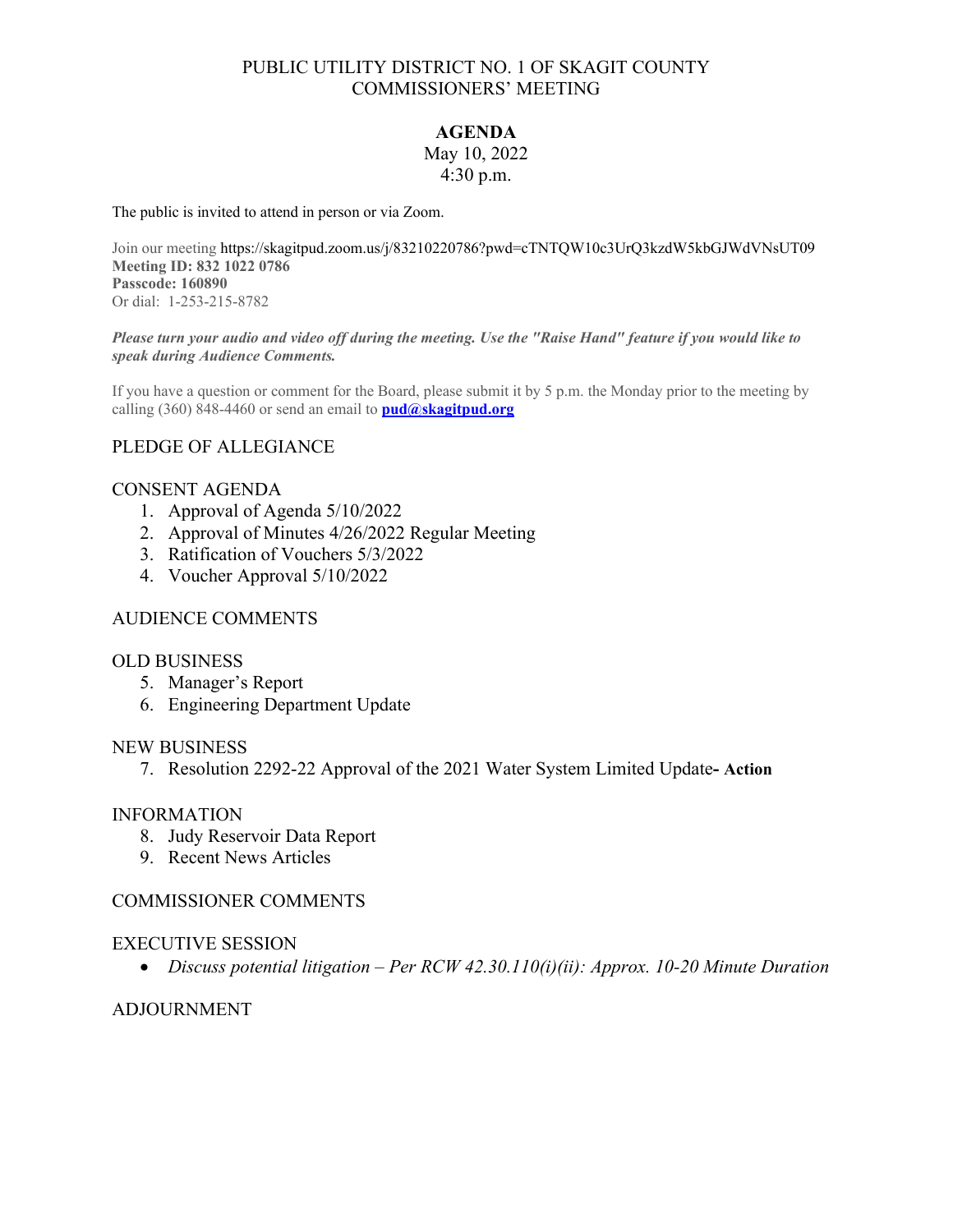# MINUTES OF THE REGULAR MEETING OF THE COMMISSION PUBLIC UTILITY DISTRICT NO. 1 OF SKAGIT COUNTY, WASHINGTON

# April 26, 2022

The regular meeting of the Commission of Public Utility District No. 1 was held in the Aqua Room of the utility located at 1415 Freeway Drive, Mount Vernon, Washington..

The meeting was called to order at 4:30 p.m. Commissioners in attendance were: Germaine Kornegay, vice president; and Andrew Miller, secretary. Commissioner Lindquist was absent.

Also, in attendance were: George Sidhu, Shannon Patino, Mark Handzlik, Pete Gilbert, Bill Trueman, Mark Semrau, Luis Gonzalez, Nick Semrau, Brian Henshaw

Participating remotely were: Kevin Tate, Mike Demers, Ryan Anderson, Sally Saxton, Alistair Boudreaux, Sharon Mataya

Commissioner Kornegay led the Pledge of Allegiance.

## **CONSENT AGENDA**

Commissioner Miller moved to approve the Consent Agenda for April 26, 2022, as presented.

- 1. Approval of Agenda 4/26/22
- 2. Approval of Minutes: 4/12/22 Regular Meeting
- 3. Ratification of Voucher 4/19/2022 No. 3028 (\$296,031.30) Accounts Payable Voucher No. 23341- 23404 (\$92,904.56) Electronic Funds Transfer (\$203,126.74)
- 4. Voucher Approval 4/26/22 No. 3029 (\$683,347.93) Accounts Payable Voucher No. 23405 - 23460 (\$401,164.78) Electronic Funds Transfer (\$75,017.17) Payroll Electronic Funds Transfer No. 03661 – 036747 (\$207,165.98)

The motion passed unanimously.

# **1st QUARTER 2022 FINANCIALS**

Finance Manager Henshaw presented the  $1<sup>st</sup>$  quarter financials for 2022 and displayed data via PowerPoint. The information presented included an overview of the consumption comparison, revenues, operating expenses, capital contributions, cash flow summary, District funds, 2-year trend of state investment pool and treasury rate, capital improvement plan, accounts receivable aging greater than 90 days, and Moratorium Backlog,

Commissioner Kornegay asked a clarifying question regarding the IVR system and the message that is being communicated to customers.

General Manager Sidhu asked a question about how long until penalty or late fees are applied to past due accounts.

# **AUDIENCE COMMENTS**

None.

# **OLD BUSINESS**

- 5. Manager's Report: General Manager Sidhu provided an update on the following:
	- The positive acclaim received by WPUDA and meeting attendees regarding the reception hosted at Tulip Town on Wednesday, April 13.
	- Maintenance crew completed a small pipeline installation project in Burlington, WA on Curtis St.
	- The pullback for the HDD drill on the transmission line is taking place on Wednesday, April 27. A tour will be offered for local legislators, elected officials and staff members.
	- Several staff members will be attending the PNWS AWWA conference in Tacoma from Wednesday, April 27 through Friday, April 28.
	- The PUD is working on finding a consultant to provide grant writing support.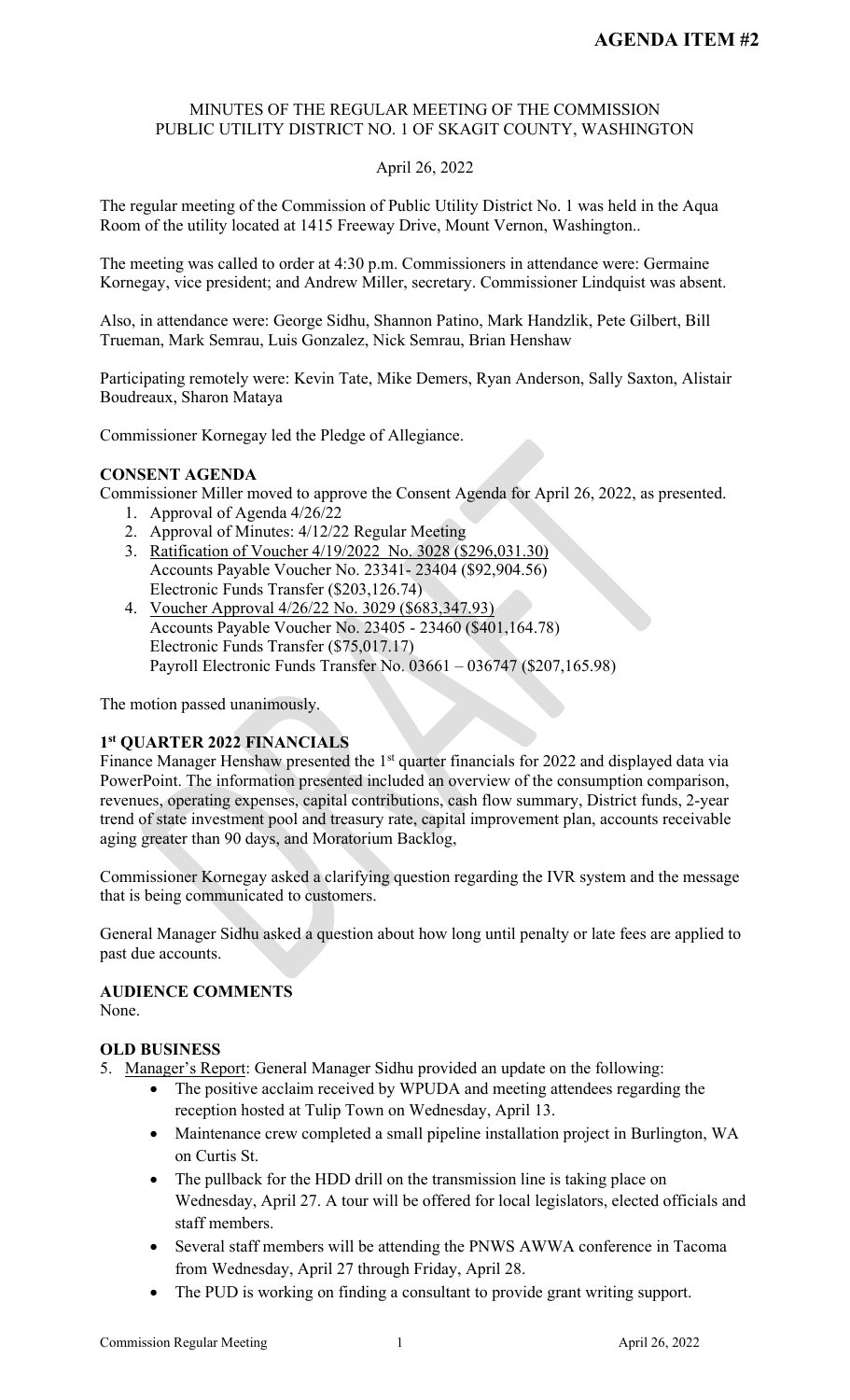- PUD leadership is discussing ideas on how to incorporate remote work and schedule flexibility into a new work schedule policy.
- 6. Community Relations Department Update:
	- Community Relations Manager Tate presented on partnerships and sponsorships, social media engagement, capital project tours, print and earned media, and water quality report.
	- Commissioner Kornegay asked whether the Best Tasting Water Contest would be highlighted in the upcoming water quality report.
- 7. 2021 Water System Plan Limited Update:
	- Engineering Manager Handzlik provided an overview of the limited update and discussed the next steps for finalizing the plan by the May 10 meeting.

#### **NEW BUSINESS** None.

# **INFORMATION**

- 7. Monthly Budget Status March 2022
- 8. Judy Reservoir Data Report
- 9. Recent News Articles

# **COMMISSIONER COMMENTS** None.

# **ADJOURNMENT**

Having no further business to come before the board, Commissioner Kornegay moved for adjournment. The motion passed, and the April 26, 2022, meeting was adjourned at 5:09 p.m.

ATTEST

Andrew Miller, Secretary Germaine Kornegay, Vice President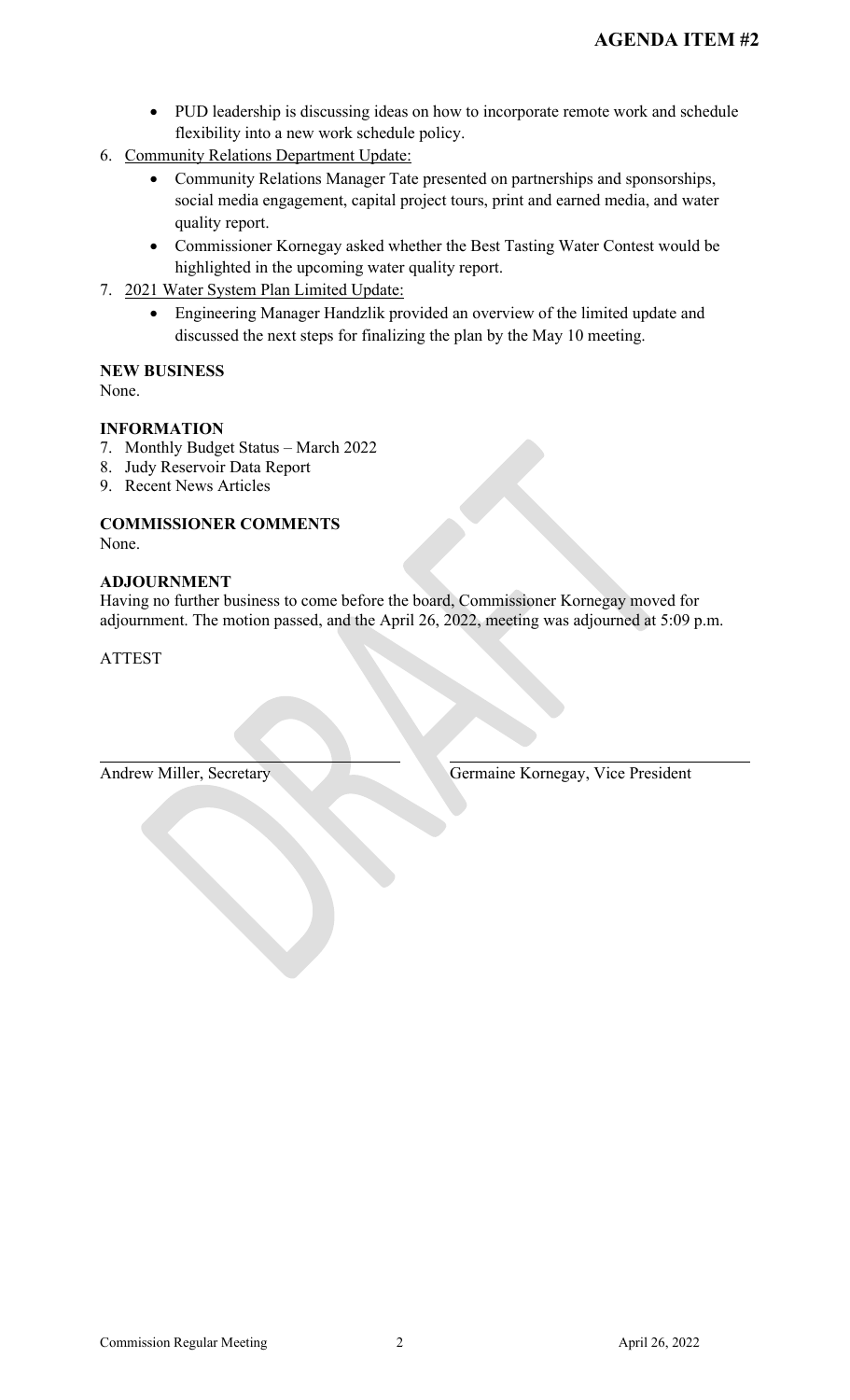# **AGENDA ITEM #3**

#### As of May 03, 2022 No. 3030

We, the undersigned Board of Commissioners of Public Utility District No. 1 of Skagit County, Washington, do hereby certify that the merchandise and /or services hereinafter specified have been received and are hereby approved for payment in the amount of \$167,547.48 this 3rd day of May, 2022.

The total is comprised of the following:

Accounts Payable voucher No. from 23461 through 23519 in the amount of \$113,213.87, Electronic Funds Transfer in the amount of \$54,333.61. Payroll Electronic Funds Transfers and checks No. through in the amount of \$0.00.

President

Vice - President

Secretary

Date: 05/02/2022 Page - 1

Attest:

| Voucher     | Claimant                       | Amount    |
|-------------|--------------------------------|-----------|
|             |                                |           |
| 23461 - EDI | <b>AFLAC</b>                   | 1,213.66  |
| 23462       | ALL PHASE ELECTRIC SUPPLY CO   | 2,544.03  |
| 23463       | ALTUS TRAFFIC MANAGEMENT LLC   | 3,010.06  |
| 23464 - EDI | AMAZON.COM LLC                 | 4,322.84  |
| 23465       | AWWA                           | 3,580.00  |
| 23466 - EDI | <b>BANNER BANK</b>             | 249.46    |
| 23467       | CENTRAL WELDING SUPPLY CO INC  | 115.71    |
| 23468       | <b>CERTIFIED LABORATORIES</b>  | 1,238.74  |
| 23469       | <b>CINTAS</b>                  | 859.30    |
| 23470 - EDI | CITY OF SEDRO WOOLLEY          | 60.00     |
| 23471       | COMCAST BUSINESS               | 516.62    |
| 23472       | CORE AND MAIN LP               | 9,699.53  |
| 23473       | CRYSTAL SPRINGS                | 176.20    |
| 23474       | WA ST DEPT OF TRANSPORTATION   | 653.33    |
| 23475 - EDI | EMPLOYEES WELFARE & RECREATION | 294.00    |
| 23476 - EDI | EMPOWER RETIREMENT             | 710.00    |
| 23477       | ENDURIS WASHINGTON             | 1,000.00  |
| 23478       | EUROFINS EATON ANALYTICAL LLC  | 307.00    |
| 23479 - EDI | Employment Security Department | 5,521.39  |
| 23480       | FARMERS EQUIPMENT CO           | 152.37    |
| 23481       | GEO ENGINEERS INC              | 5,160.50  |
| 23482       | HACH COMPANY                   | 61.66     |
| 23483       | HD FOWLER COMPANY INC          | 13,759.36 |
| 23484       | ICONIX WATERWORKS (US) INC     | 3,479.54  |
| 23485       | KAPTEIN'S ACE HARDWARE         | 90.21     |
| 23486       | KIMBALL MIDWEST                | 223.85    |

Manager Auditor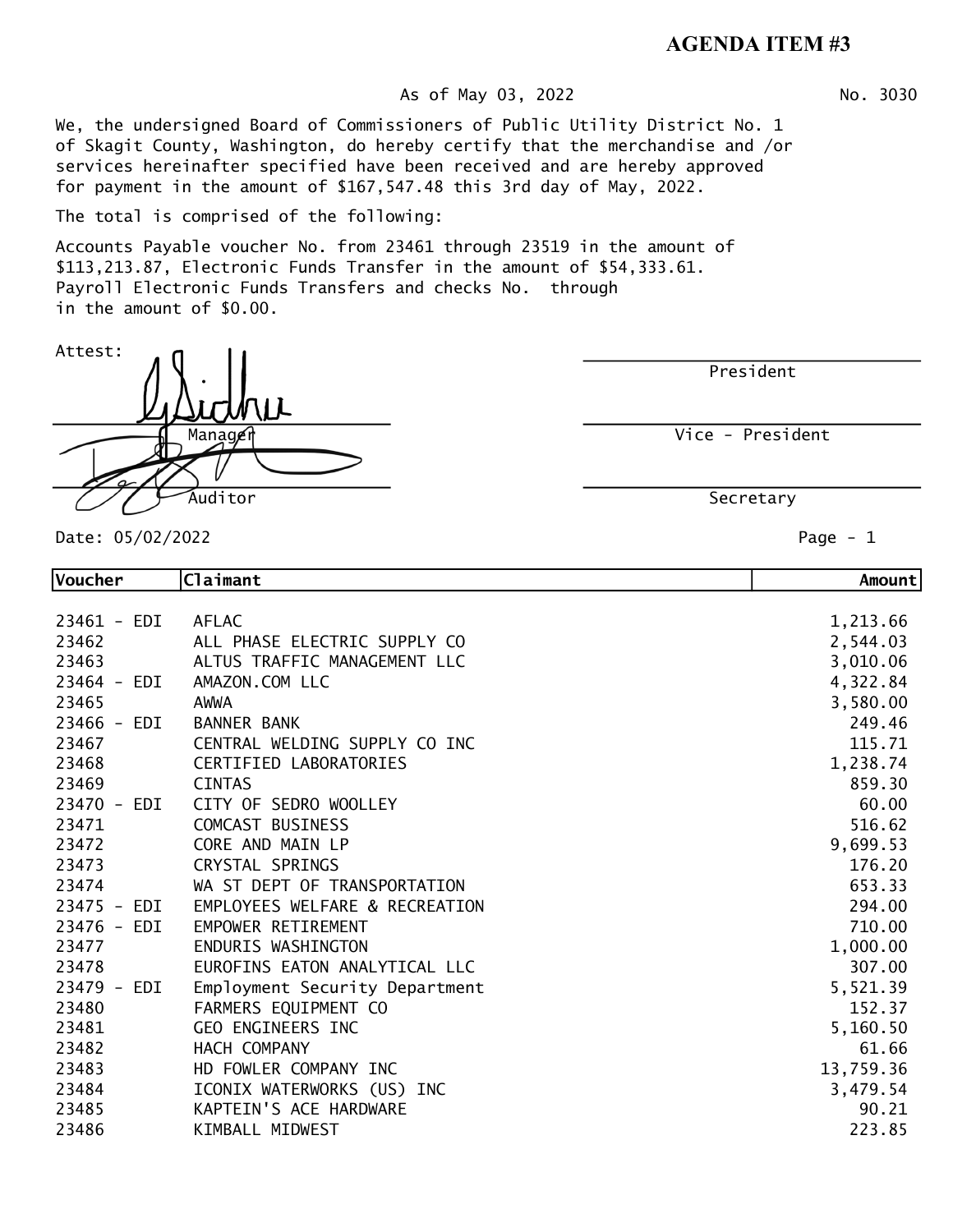#### Date:  $5/2/2022$  Page - 2 **AGENDA ITEM #3**

| Voucher     | Claimant                       | Amount    |
|-------------|--------------------------------|-----------|
|             |                                |           |
| 23487       | LAKESIDE INDUSTRIES INC        | 200.31    |
| 23488       | LOUIS AUTO GLASS INC           | 284.16    |
| 23489       | LOWE'S BUSINESS ACCOUNT        | 179.76    |
| 23490       | MARTIN MARIETTA MATERIALS      | 210.18    |
| 23491       | MCMASTER-CARR SUPPLY CO        | 909.62    |
| 23492       | MILES SAND & GRAVEL            | 1,038.10  |
| 23493       | MURRAYSMITH INC                | 5,330.00  |
| 23494       | NC MACHINERY CO                | 131.94    |
| 23495       | NORTH COAST ELECTRIC COMPANY   | 4,499.11  |
| 23496       | NORTHSTAR CHEMICAL INC         | 4,353.56  |
| 23497 - EDI | NORTHWEST ADMINISTRATORS       | 615.60    |
| 23498       | AUTO VALUE                     | 95.57     |
| 23499       | OFFICE DEPOT INC               | 67.38     |
| 23500       | ORKIN LLC                      | 206.34    |
| 23501       | PACIFIC UNDERWRITERS CORP      | 968.33    |
| 23502 - EDI | PAYMENTUS GROUP INC            | 14,715.94 |
| 23503 - EDI | PUD REVOLVING FUND             | 1,973.02  |
| 23504       | PUGET SOUND ENERGY             | 18,074.49 |
| 23505       | RICOH USA INC                  | 4,988.00  |
| 23506       | SEATTLE PUMP & EQUIPMENT CO    | 1,757.35  |
| 23507       | SKAGIT COUNTY PLANNING &       | 269.57    |
| 23508       | SUMMIT LAW GROUP PLLC          | 140.00    |
| 23509       | Stantec Consulting Services    | 12,387.00 |
| 23510       | TMG SERVICES INC               | 946.04    |
| 23511       | TRUEbenefits, LLC              | 3,141.66  |
| 23512 - EDI | U S BANK SAFEKEEPING           | 10.00     |
| 23513       | UNITED WAY OF SKAGIT COUNTY    | 100.00    |
| 23514       | UNITED PARCEL SERVICE          | 23.32     |
| 23515       | VERIZON WIRELESS               | 6,144.65  |
| 23516 - EDI | WA STATE DEPT OF LABOR &       | 19,643.42 |
| 23517 - EDI | WA STATE TREASURER             | 4,933.42  |
| 23518       | ASTOUND BUSINESS SOLUTIONS LLC | 139.42    |
| 23519 - EDI | ZIPLY FIBER                    | 70.86     |

167,547.48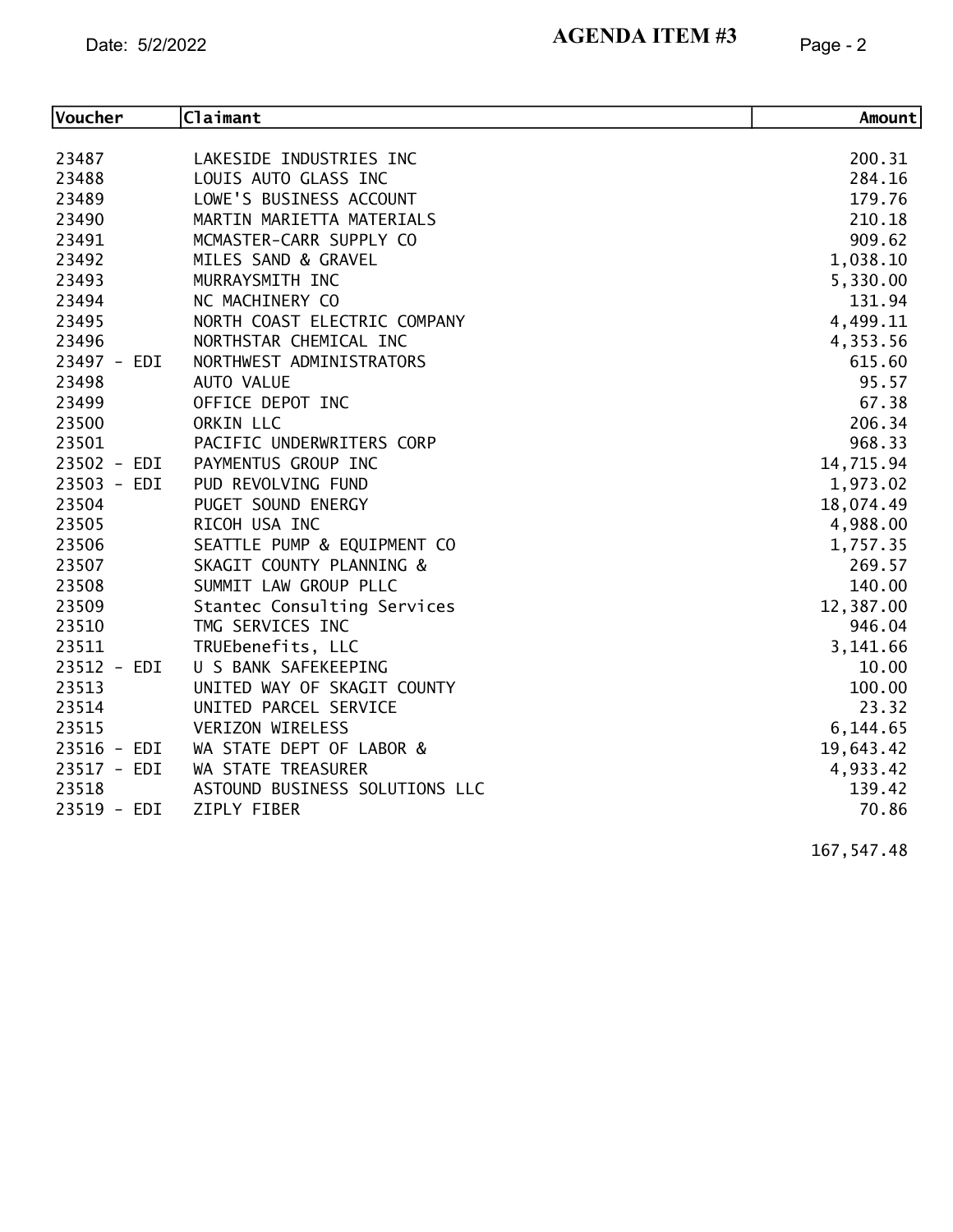

1415 Freeway Drive | Mount Vernon, Washington 98273 | (360) 424-7104 | SkagitPUD.org \_\_\_\_\_\_\_\_\_\_\_\_\_\_\_\_\_\_\_\_\_\_\_\_\_\_\_\_\_\_\_\_\_\_\_\_\_\_\_\_\_\_\_\_\_\_\_\_\_\_\_\_\_\_\_\_\_\_\_\_\_\_\_\_\_\_\_\_\_

# May 10, 2022 **MEMORANDUM**

**TO:** George Sidhu, P.E., General Manager

FROM: Mark Handzlik, P.E., Engineering Manager

**SUBJECT:** Approval of 2021 Water System Plan Limited Update

# **Requested Action**

Adopt Resolution 2292-22, Approval of the 2021 Water System Plan Limited Update.

# **Background**

Skagit PUD is required by WAC 246-290-100 to develop a comprehensive long-range Water System Plan (WSP) for approval by Washington State Department of Health (DOH). On March 15, 2021, DOH approved our request to extend the 2013 WSP for one year until March 15, 2022. On November 29, 2021, a revised WSP was submitted to DOH that extended the plan for an additional three years until 2024.

For this additional limited update, the PUD issued a SEPA Determination of Non-Significance to approve the 2021 Water System Plan Limited Update. In accordance with standard WSP procedures, the PUD has completed SEPA public notice and comment periods, conducted a public consumer informational meeting, notified adjacent water purveyors, and considered comments from DOH and the Department of Ecology. DOH provided comments and requested submittal of a final plan by May 17, 2022. Revisions have been made to the plan and the final plan with a summary of revisions was transmitted to you and the Board on April 28, 2022. Following approval by the Board, the final plan and Resolution 2292-22 will be submitted to DOH for their approval.

### **Fiscal Impact**

None.

wrt

Enclosures: 1. Skagit PUD 2021 Water System Plan Limited Update-Board Signature Page 2. Resolution 2292-22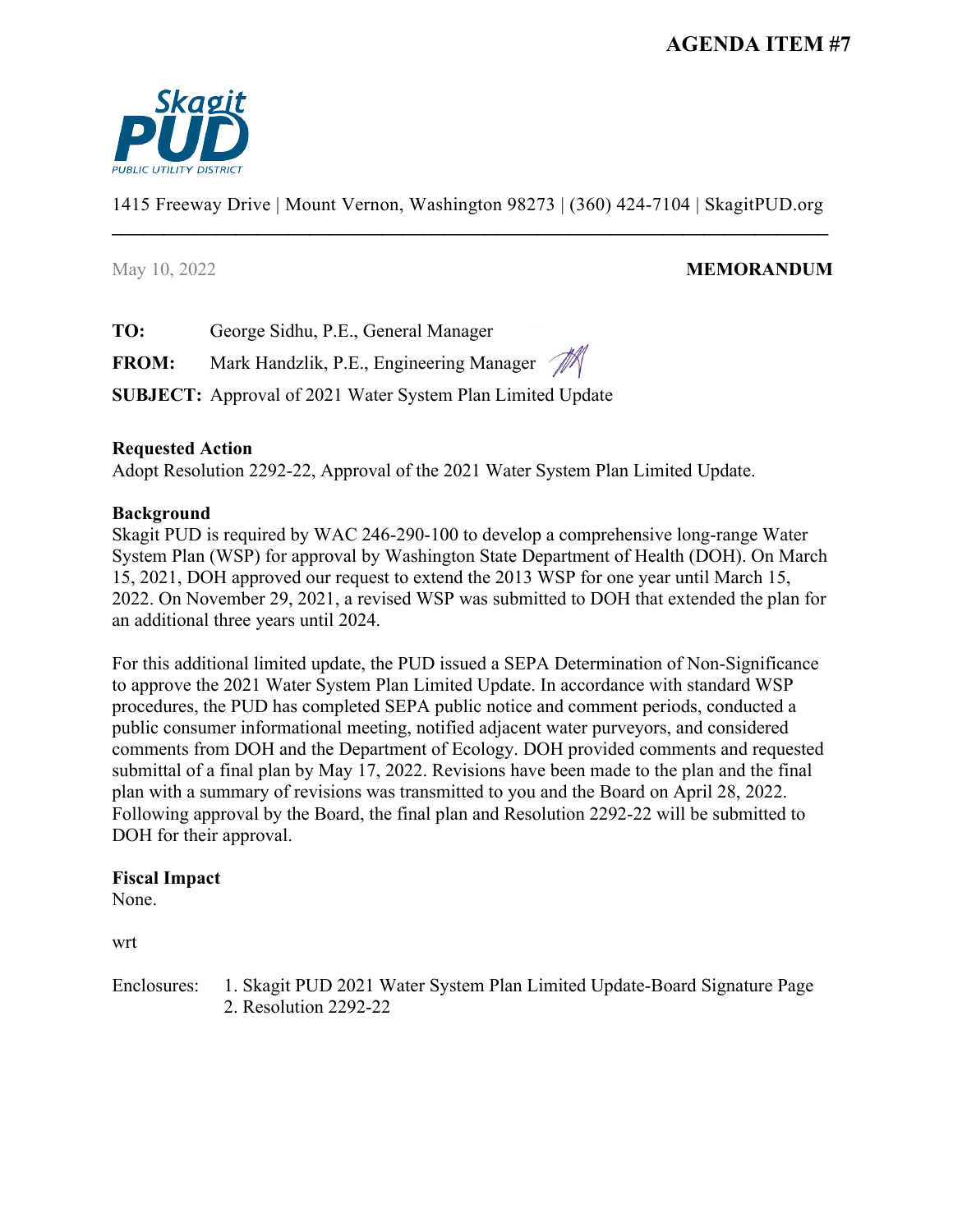#### RESOLUTION NO. 2292-22

A RESOLUTION OF THE COMMISSION OF PUBLIC UTILITY DISTRICT NO. 1 OF SKAGIT COUNTY, WASHINGTON, APPROVING THE 2021 WATER SYSTEM PLAN LIMITED UPDATE FOR PUBLIC UTILITY DISTRICT NO. 1 OF SKAGIT **COUNTY** 

WHEREAS, the District is required by WAC 246-290-100 to develop a comprehensive long-range Water System Plan for the approval of the Washington State Department of Health; and

WHEREAS, the State Department of Health requires all Water System Plans in Skagit County to be updated to reflect the requirements of the Skagit County Coordinated Water System Plan Regional Supplement, July 2000; and

WHEREAS, the District staff has developed a Water System Plan Limited Update in coordination with the State Department of Health; and

WHEREAS, District staff found the proposed Water System Plan, as a nonproject action, to have no probable significant adverse environmental impact; accordingly, a SEPA Determination of Non-Significance (DNS) was issued and published in a newspaper of general circulation in Skagit County, with a comment period ending December 13, 2021; and

WHEREAS, a copy of the draft Water System Plan was available for public review in the office of Public Utility District No. 1 of Skagit County during this DNS comment period and the period prior to the public consumer informational meeting held on December 14, 2021; and

WHEREAS, the final 2021 Water System Plan Limited Update has been reviewed by the General Manager of the District and has been determined to be satisfactory and in the best interest of the District, and the General Manager recommends that the 2021 Water System Plan Limited Update for Public Utility District No. 1 of Skagit County, be approved.

NOW, THEREFORE, BE IT RESOLVED by the Commission of Public Utility District No. 1 of Skagit County, Washington, that the 2021 Water System Plan Limited Update for Public Utility District No. 1 of Skagit County, is hereby approved.

ADOPTED by the Commission of Public Utility District No. 1 of Skagit County, Washington, at a regular open meeting held this  $10<sup>th</sup>$  day of May 2022.

Joe Lindquist, President

Germaine Kornegay, Vice President

ATTEST

Andrew Miller, Secretary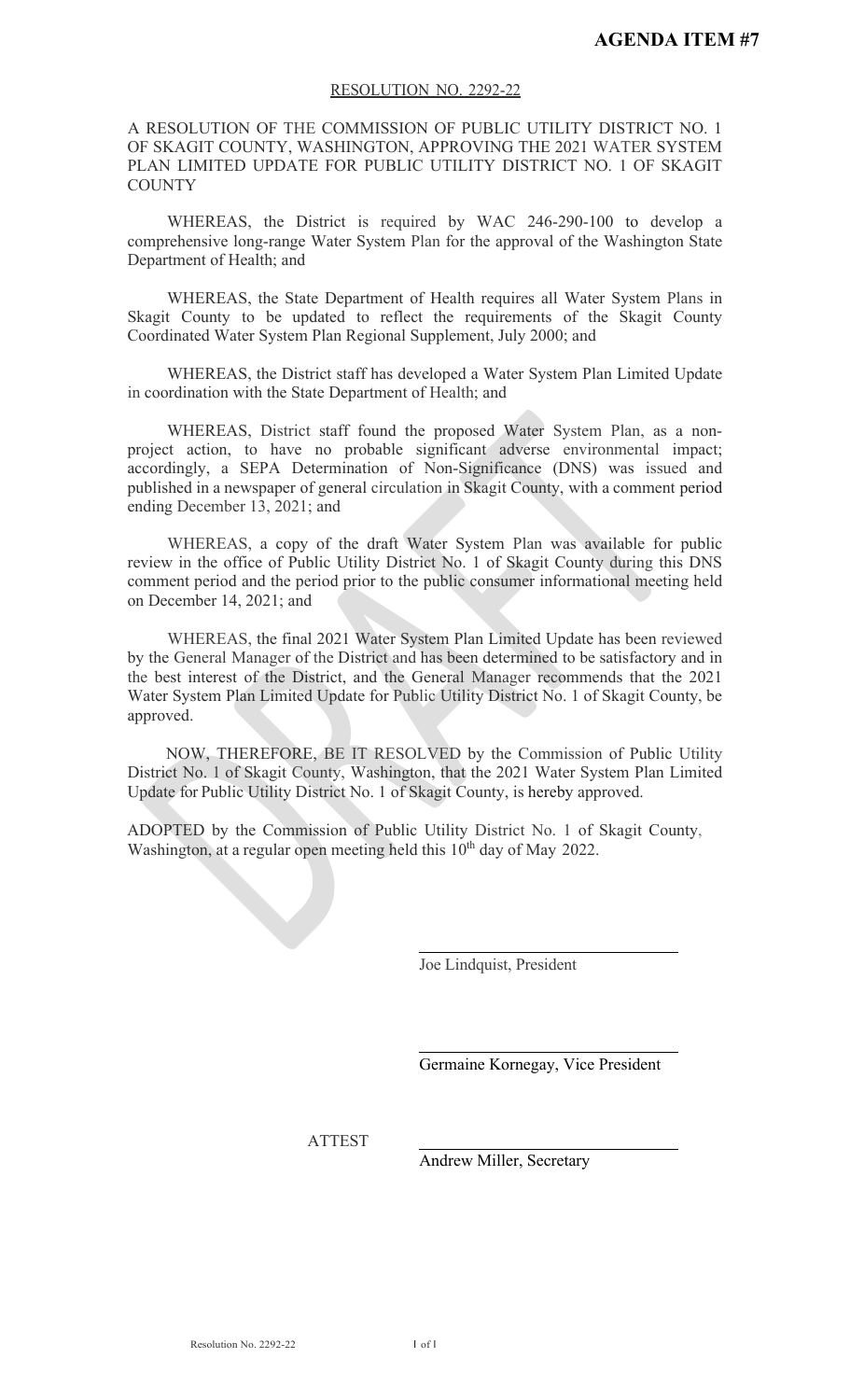# **Approval of the**

# **2021 Water System Plan Limited Update**

# **for Public Utility District No. 1 of Skagit County**

**by** 

**Board of Commissioners**

**Public Utility District No. 1 of Skagit County**

Joe Lindquist, President

Germaine Kornegay, Vice President

\_\_\_\_\_\_\_\_\_\_\_\_\_\_\_\_\_\_\_\_\_\_\_\_\_\_\_\_\_\_\_\_\_\_\_\_\_\_\_\_\_\_\_\_\_\_\_

\_\_\_\_\_\_\_\_\_\_\_\_\_\_\_\_\_\_\_\_\_\_\_\_\_\_\_\_\_\_\_\_\_\_\_\_\_\_\_\_\_\_\_\_\_\_\_

\_\_\_\_\_\_\_\_\_\_\_\_\_\_\_\_\_\_\_\_\_\_\_\_\_\_\_\_\_\_\_\_\_\_\_\_\_\_\_\_\_\_\_\_\_\_\_

Andrew Miller, Secretary

Signed this \_\_\_\_\_ day of \_\_\_\_\_\_\_\_\_\_ 2022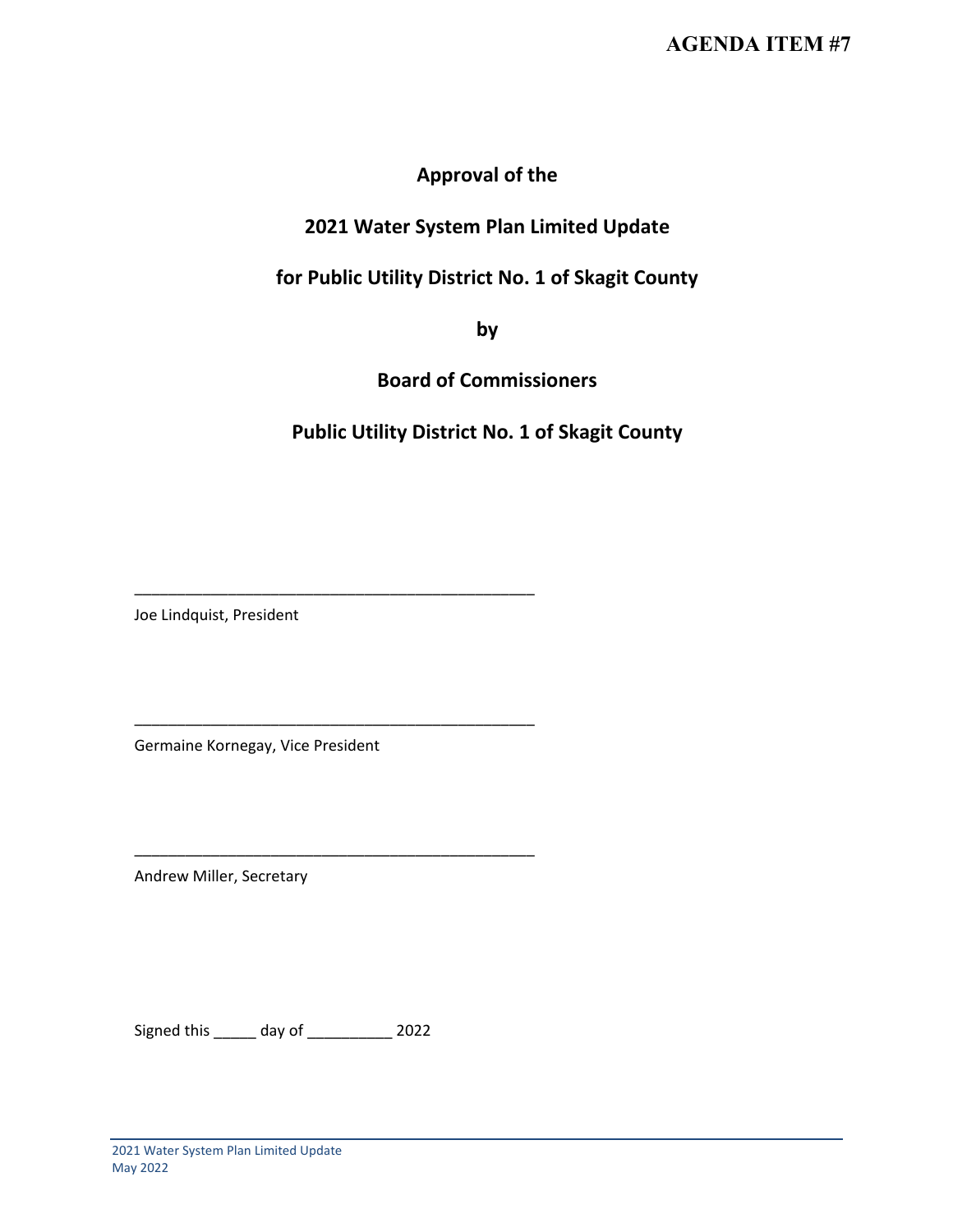# **AGENDA ITEM #8**

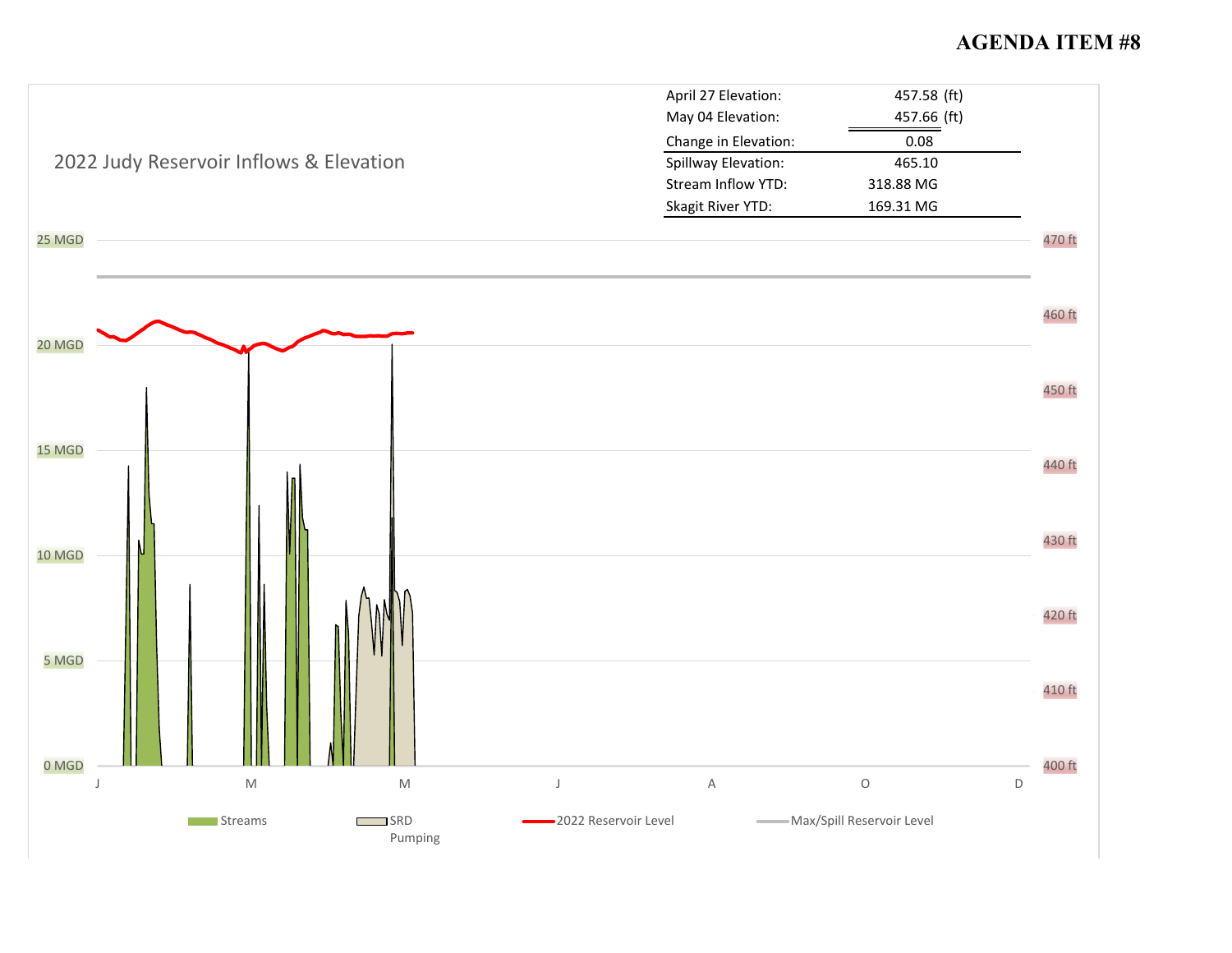# **AGENDA ITEM #8**

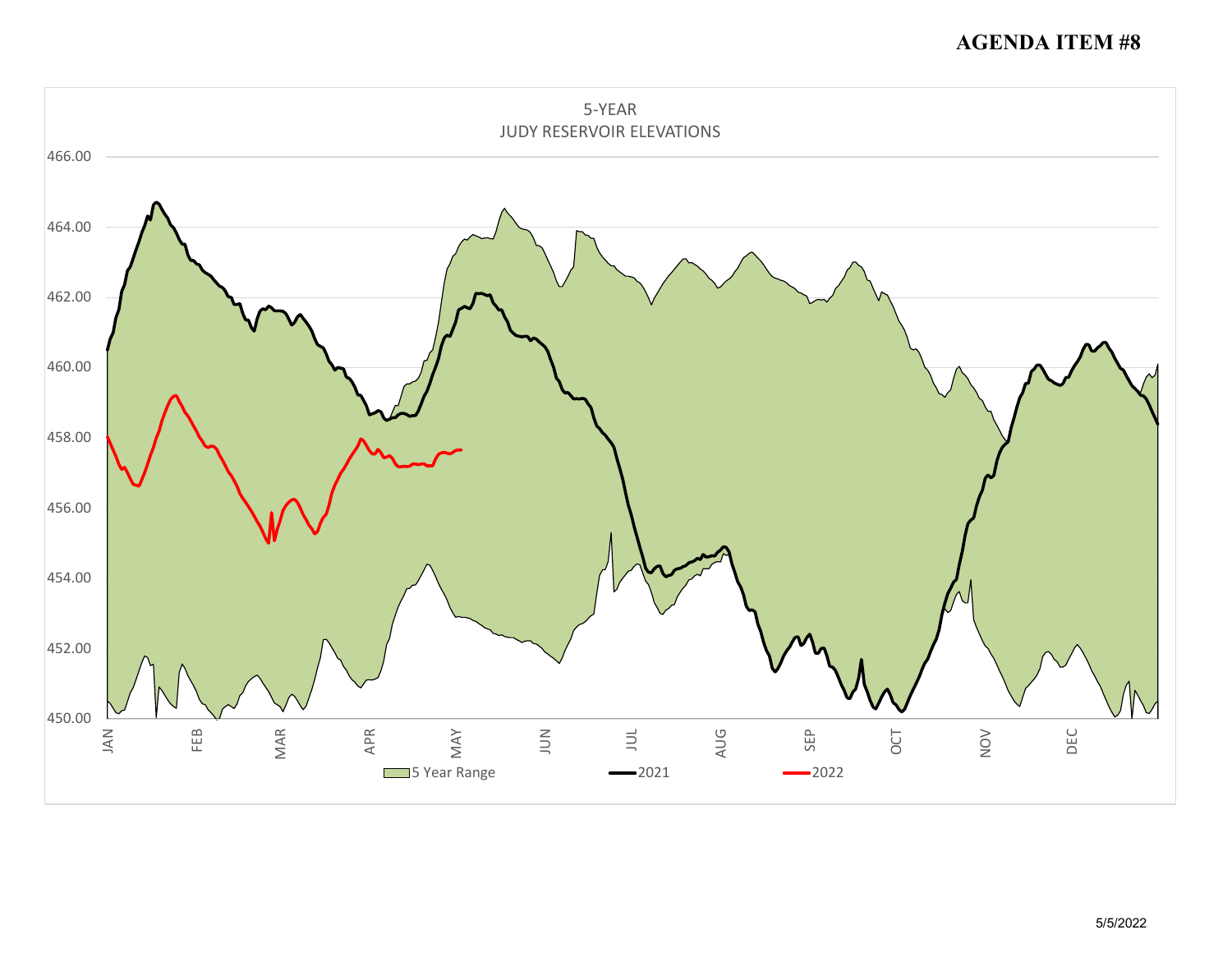https:/[/www.goskagit.com/news/local\\_news/skagit-public-utility-district-lays-r](http://www.goskagit.com/news/local_news/skagit-public-utility-district-lays-)eplacement-section-for-main-water-line/article\_81a6437c-57fb-5ede-b4a7- 01fd6c26fed5.html

# Skagit Public Utility District lays replacement section for main water line

By BRANDON STONE [@Brandon\\_SVH](https://www.goskagit.com/users/profile/bstone) Apr 27, 2022



MOUNT VERNON — The Skagit Public Utility District took a major step Wednesday in replacing its primary water transmission line.

Using five cranes and a steerable drill, Scarsella Brothers workers began pulling 1,900 feet of pipe through a pre-drilled tunnel 100 feet under Nookachamps Creek along East College Way in Mount Vernon.

Project Manager Mike Benton said this 36-inch steel pipe is replacing a 24-inch concrete pipe. This new pipe is built to last 100 years, he said.

The pipe also contains 14 valves throughout, up from two in the current section of pipe, he said. This will help the district isolate leaks in the event of a failure and reroute water throughout the system, ensuring